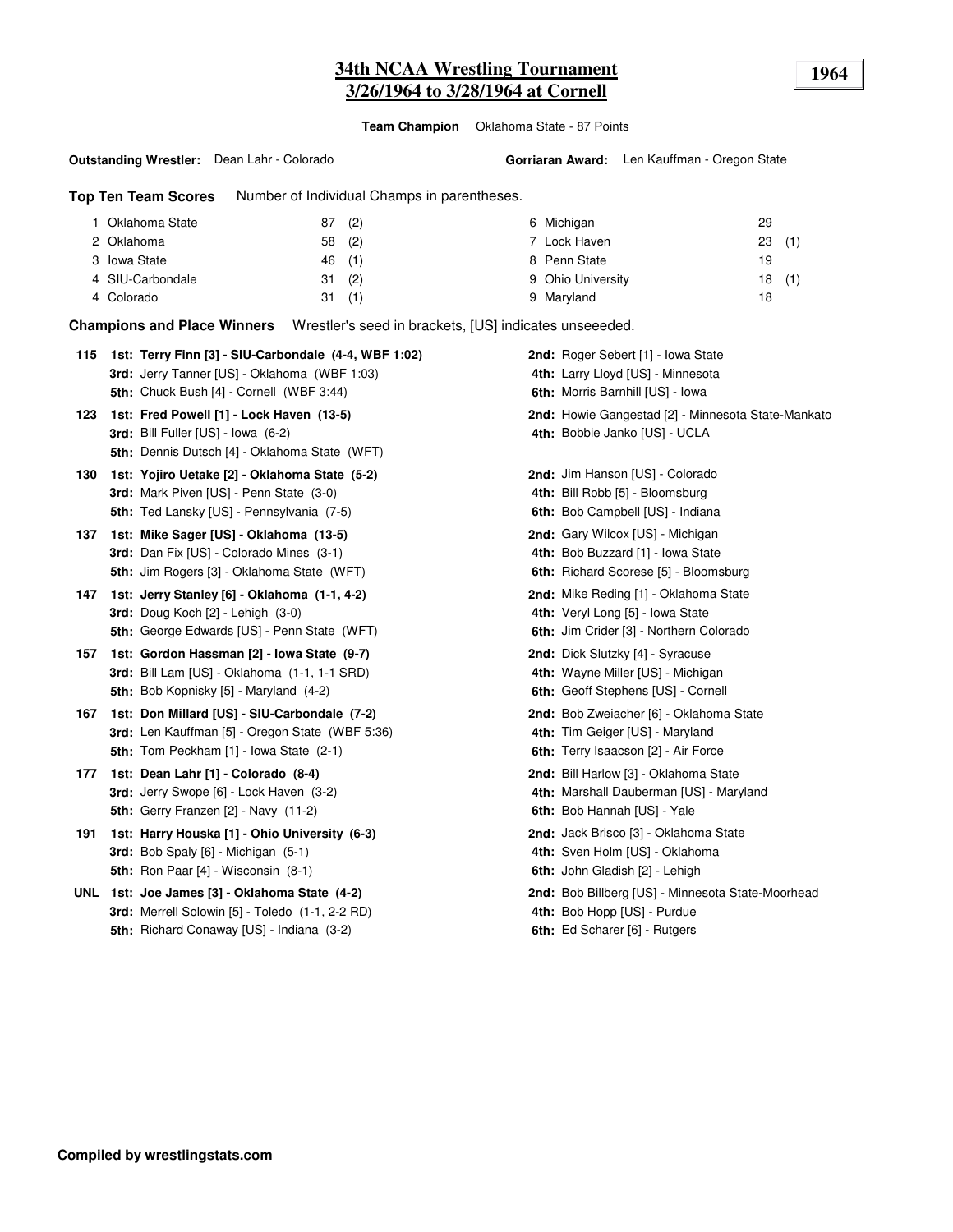| Brooks Yeager, Wilkes          |                      |                   |                        |                          |
|--------------------------------|----------------------|-------------------|------------------------|--------------------------|
| Bye                            | <b>Brooks Yeager</b> |                   |                        |                          |
| Bob Foster, Yale               | Chuck Bush Fall 1:46 | Chuck Bush 13-3   |                        | 115 Weight Class         |
| Chuck Bush, Cornell [4]        |                      |                   |                        |                          |
| Bye                            |                      |                   | Chuck Bush 11-3        |                          |
| Mike Berry, Ohio State [5]     | Mike Berry           |                   |                        |                          |
| Leonard Killian, Pittsburgh    |                      | Mike Berry 5-2    |                        |                          |
| Bob Houde, Air Force           | Leonard Killian FFT  |                   |                        |                          |
| Bye                            |                      |                   |                        | Roger Sebert 5-2         |
| Roger Sebert, Iowa State [1]   | Roger Sebert         |                   |                        |                          |
| Rich Sofman, Pennsylvania      |                      | Roger Sebert 11-5 |                        |                          |
| Mike McNamara, Minnesota State | Mike McNamara 4-3    |                   |                        |                          |
| <b>Bye</b>                     |                      |                   | Roger Sebert 12-4      |                          |
| Tom Schleicher, Maryland       | Tom Schleicher       |                   |                        |                          |
| Jim Lockwood, Montana State    |                      | Larry Lloyd 3-0   |                        |                          |
| Larry Lloyd, Minnesota         | Larry Lloyd 1-1, 4-1 |                   |                        |                          |
| Jerry Tanner, Oklahoma         |                      |                   |                        | Terry Finn Fall 10:02 OT |
| Sal Zarcone, Auburn            | Jerry Tanner 11-4    |                   |                        |                          |
| Dave Hollinger, UCLA           |                      | Jerry Tanner 12-2 |                        |                          |
| Bye                            | Dave Hollinger       |                   |                        |                          |
| Tadaaki Hatta, Oklahoma State  |                      |                   | Jerry Tanner Fall 6:51 |                          |
| Louis Natale, Ohio University  | Tadaaki Hatta 4-3    |                   |                        |                          |
| Ralph Bahna, Michigan [2]      |                      | Ralph Bahna 8-3   |                        |                          |
| Bye                            | Ralph Bahna          |                   |                        |                          |
| Arlin Severson, Adams State    |                      |                   |                        | Terry Finn 2-1           |
| Don Brown, Cornell Iowa [6]    | Don Brown 4-3        |                   |                        |                          |
| Dave Jackson, Indiana          |                      | Don Brown DFT     |                        |                          |
| Bye                            | Dave Jackson         |                   |                        |                          |
| John Black, Montana            |                      |                   | Terry Finn 5-4         |                          |
| Morris Barnhill, Iowa          | Morris Barnhill 7-3  |                   |                        |                          |
| Bye                            |                      | Terry Finn 5-3    |                        |                          |
| Terry Finn, SIU-Carbondale [3] | <b>Terry Finn</b>    |                   |                        |                          |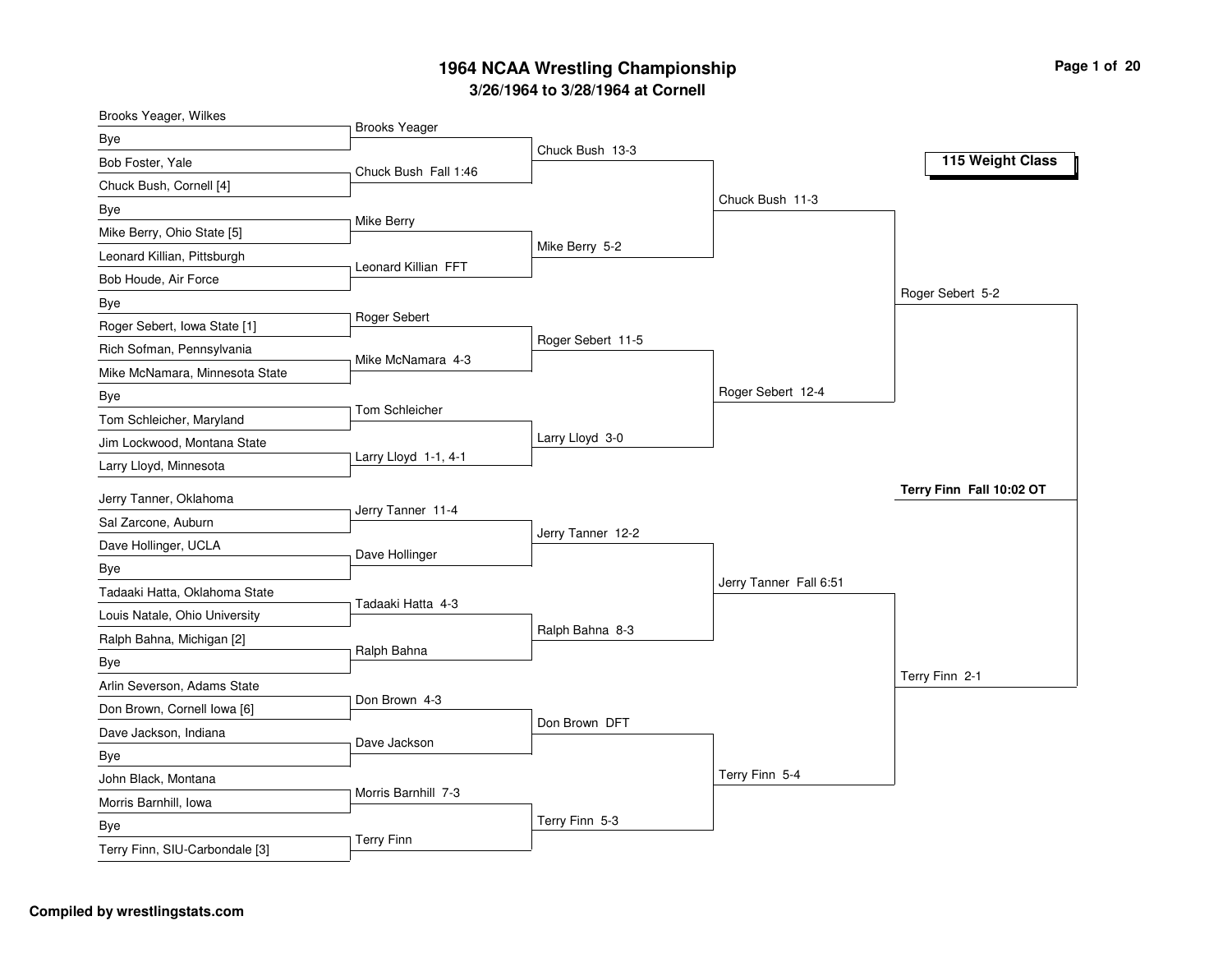# **3/26/1964 to 3/28/1964 at Cornell 1964 NCAA Wrestling Championship Page <sup>2</sup> of <sup>20</sup>**

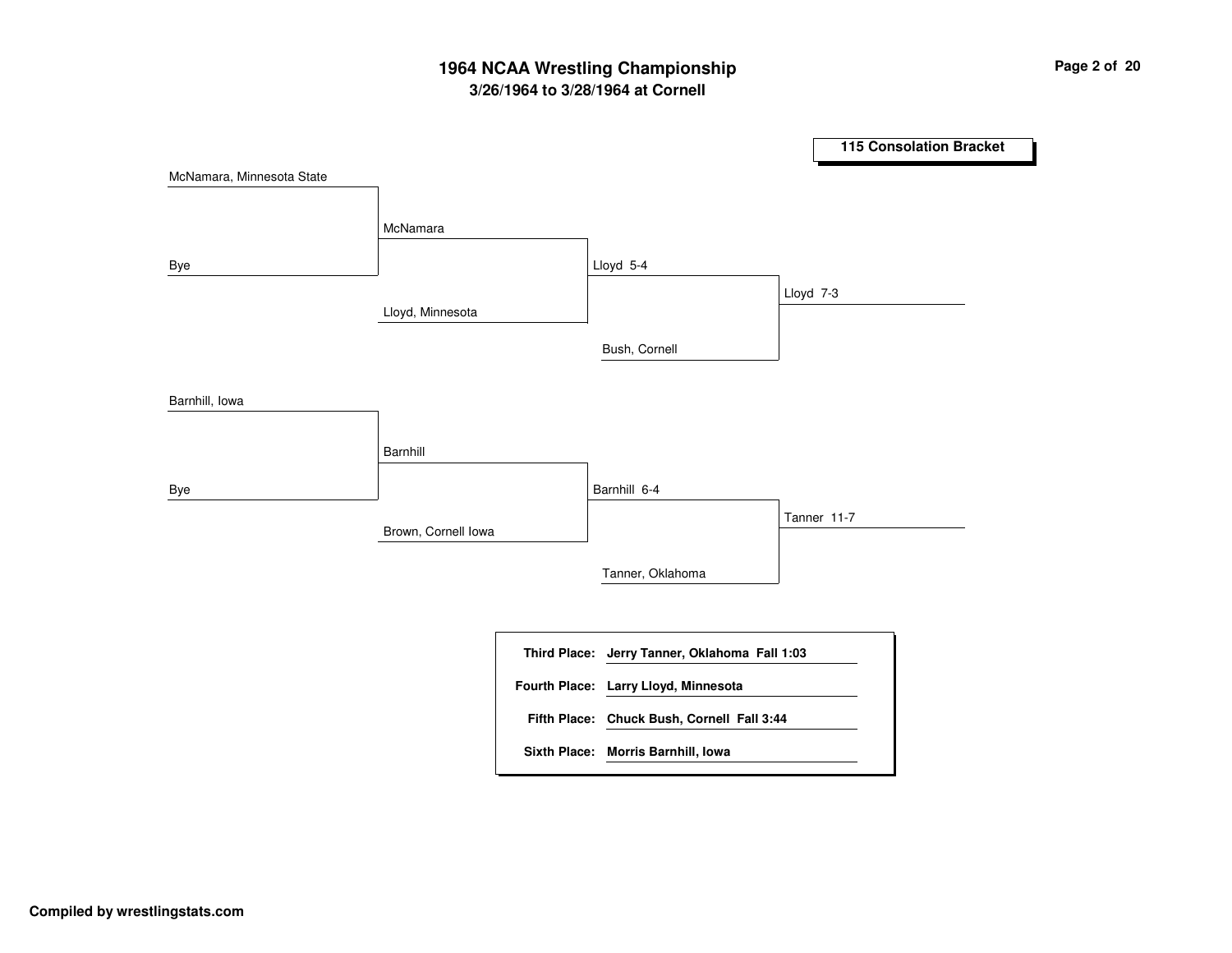| Dave Kreider, Northwestern           | Dave Kreider            |                          |                     |                     |
|--------------------------------------|-------------------------|--------------------------|---------------------|---------------------|
| Bye                                  |                         | Dennis Dutsch 4-1        |                     |                     |
| Don Rice, Adams State                | Dennis Dutsch 5-3       |                          |                     | 123 Weight Class    |
| Dennis Dutsch, Oklahoma State [4]    |                         |                          |                     |                     |
| Douglas Drake, RIT                   | Bob Steenlage Fall 6:59 |                          | Dennis Dutsch 8-4   |                     |
| Bob Steenlage, Army                  |                         |                          |                     |                     |
| Bobby Guzzo, East Stroudsburg [5]    | Bobby Guzzo Fall 8:59   | Bobby Guzzo 4-3          |                     |                     |
| Joe Frank, Iowa State                |                         |                          |                     |                     |
| Bye                                  |                         |                          |                     | Fred Powell 7-3     |
| Bill Fuller, Iowa                    | <b>Bill Fuller</b>      |                          |                     |                     |
| Gary Head, Oregon State              | Jay Windfelder 5-5, 2-0 | Bill Fuller 4-2          |                     |                     |
| Jay Windfelder, Penn State           |                         |                          |                     |                     |
| Warren Crow, Cornell                 |                         |                          | Fred Powell 3-2     |                     |
| Fred Powell, Lock Haven [1]          | Fred Powell 5-4         |                          |                     |                     |
| Don Bishton, Coast Guard             |                         | Fred Powell 5-2          |                     |                     |
| Ralph Trail, Purdue                  | Ralph Trail 5-0         |                          |                     |                     |
| Gary Joseph, Ohio State              |                         |                          |                     | Fred Powell 13-5    |
| Phil Greek, Georgia Tech             | Gary Joseph 2-1         |                          |                     |                     |
| Dick Farrell, Marquette              |                         | Terry Haise 2-0          |                     |                     |
| Terry Haise, Syracuse                | Terry Haise 8-2         |                          |                     |                     |
| Howie Gangestad, Minnesota State [2] |                         |                          | Howie Gangestad 3-2 |                     |
| Bobbie Janko, UCLA                   | Howie Gangestad 16-7    |                          |                     |                     |
| Tino Lambros, Michigan               |                         | Howie Gangestad 5-3      |                     |                     |
| Bye                                  | <b>Tino Lambros</b>     |                          |                     |                     |
| Don Neff, Northern Colorado [3]      |                         |                          |                     | Howie Gangestad 9-4 |
| Tom Heniff, Pittsburgh               | Don Neff 5-1            |                          |                     |                     |
| John MacArthur, Colorado             |                         | Don Neff 5-2             |                     |                     |
| Bye                                  | John MacArthur          |                          |                     |                     |
| Brett Johnston, Oklahoma [6]         |                         |                          | Don Neff 3-0        |                     |
| Mac Motokawa, Brigham Young          | Brett Johnston 10-7     |                          |                     |                     |
| Bye                                  |                         | Brett Johnston Fall 7:30 |                     |                     |
| Arnold Saferstein, Miami Ohio        | Arnold Saferstein       |                          |                     |                     |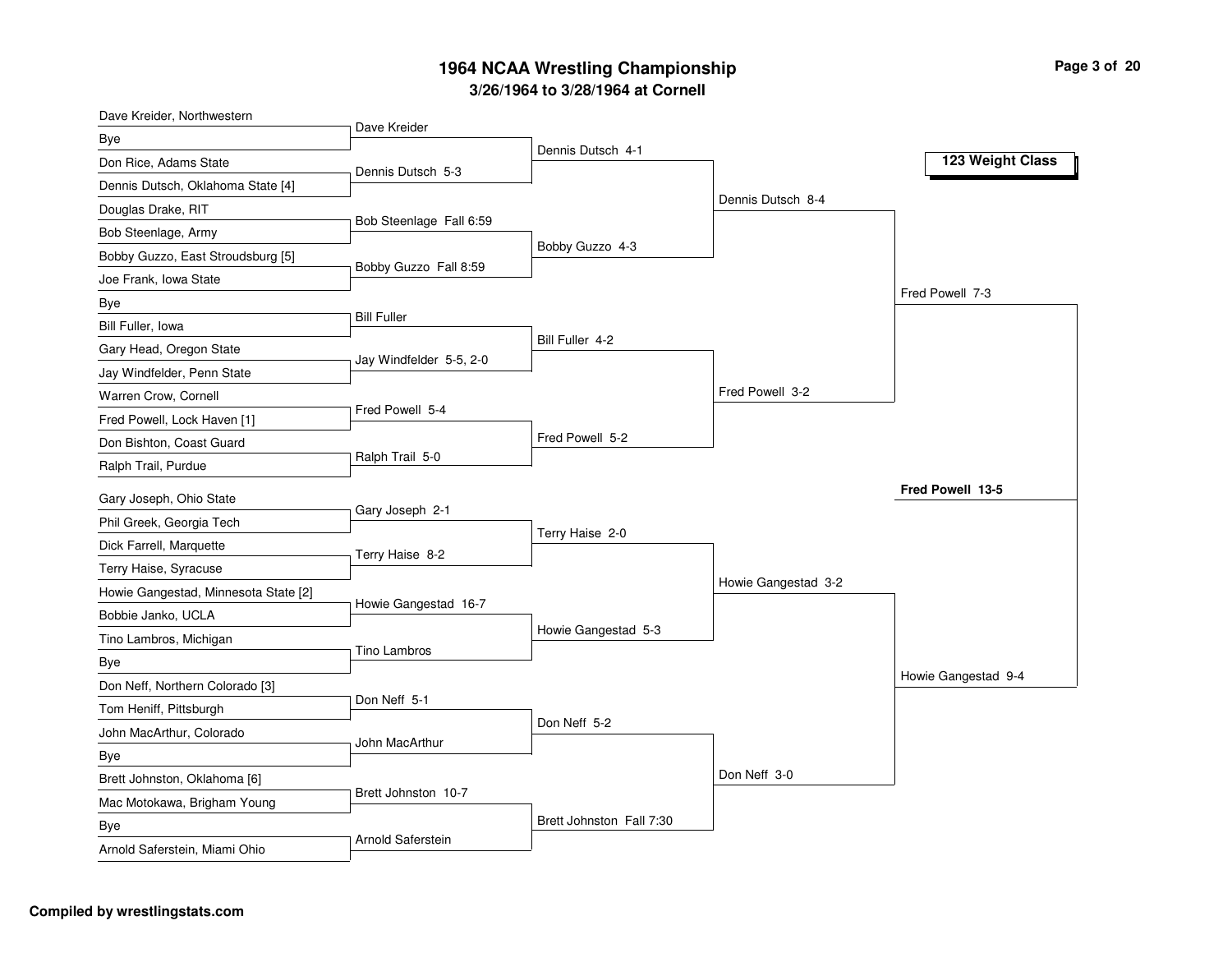# **3/26/1964 to 3/28/1964 at Cornell 1964 NCAA Wrestling Championship Page <sup>4</sup> of <sup>20</sup>**

|                   |                 |                     |                                                | <b>123 Consolation Bracket</b> |
|-------------------|-----------------|---------------------|------------------------------------------------|--------------------------------|
| Crow, Cornell     |                 |                     |                                                |                                |
|                   | Crow 8-4        |                     |                                                |                                |
| Trail, Purdue     |                 |                     | Fuller 1-1, 1-1 RD                             |                                |
|                   | Fuller, Iowa    |                     |                                                | Fuller Med FFT                 |
|                   |                 |                     | Dutsch, Oklahoma State                         |                                |
| Janko, UCLA       |                 |                     |                                                |                                |
|                   | Janko 7-2       |                     |                                                |                                |
| Lambros, Michigan |                 |                     | Janko Med FFT                                  |                                |
|                   | Haise, Syracuse |                     |                                                | Janko FFT                      |
|                   |                 |                     | Neff, Northern Colorado                        |                                |
|                   |                 |                     |                                                |                                |
|                   |                 | <b>Third Place:</b> | Bill Fuller, Iowa 6-2                          |                                |
|                   |                 |                     | Fourth Place: Bobbie Janko, UCLA               |                                |
|                   |                 | <b>Sixth Place:</b> | Fifth Place: Dennis Dutsch, Oklahoma State FFT |                                |
|                   |                 |                     |                                                |                                |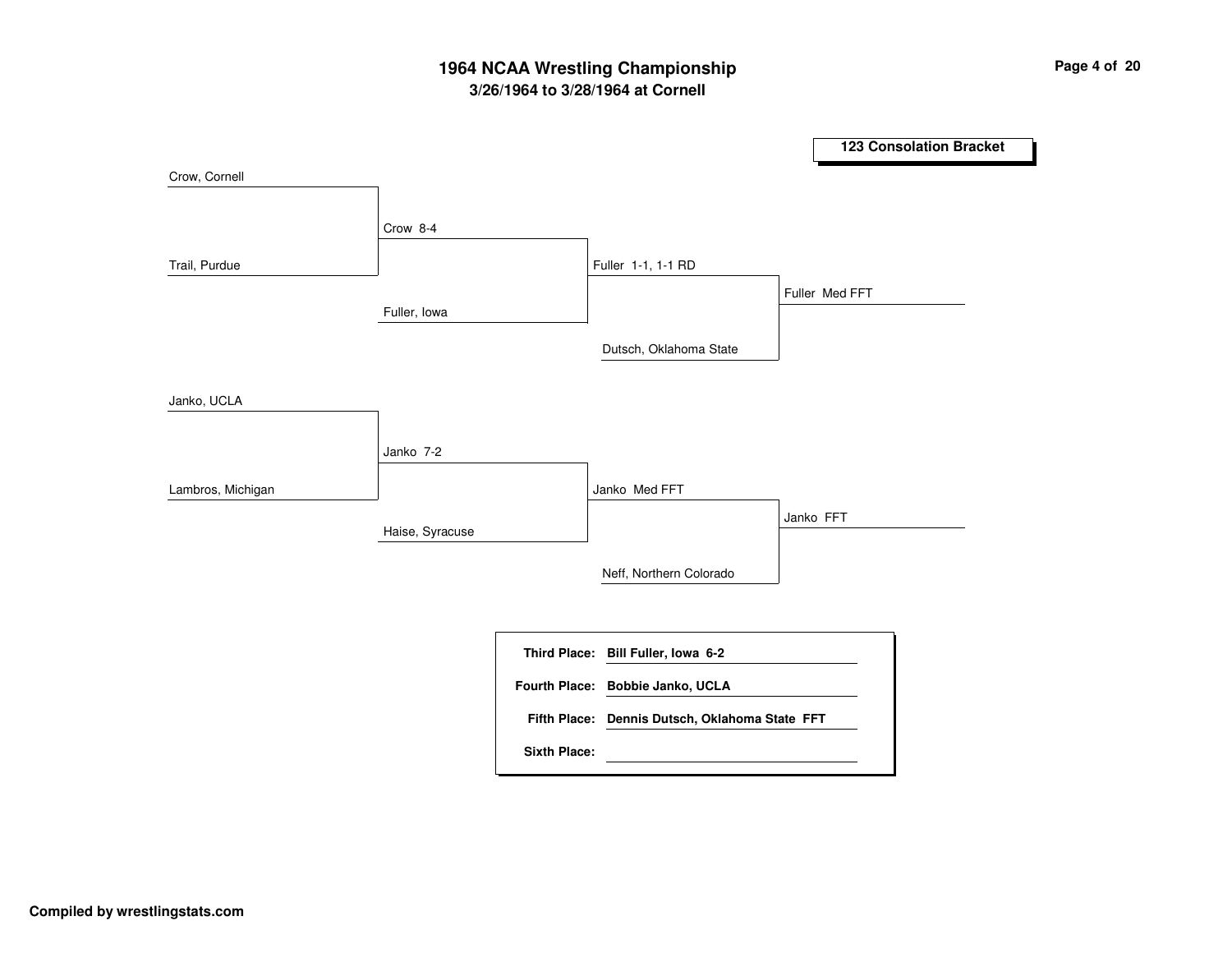| Neal Orr, Cornell                  |                      |                         |                   |                   |
|------------------------------------|----------------------|-------------------------|-------------------|-------------------|
| Bye                                | Neal Orr             |                         |                   |                   |
| Jim Apple, Georgia Tech            | Bill Robb Fall 7:05  | Bill Robb 7-7, 8-3      |                   | 130 Weight Class  |
| Bill Robb, Bloomsburg [5]          |                      |                         |                   |                   |
| Bye                                |                      |                         | Bill Robb 3-0     |                   |
| Ron Jones, Iowa State [4]          | Ron Jones            |                         |                   |                   |
| Jim Teem, Cal Poly-SLO             | Bill Meacci 3-2      | Ron Jones 6-4           |                   |                   |
| Bill Meacci, West Virginia         |                      |                         |                   |                   |
| Bye                                |                      |                         |                   | Jim Hanson 15-10  |
| Bob Campbell, Indiana              | <b>Bob Campbell</b>  |                         |                   |                   |
| Jim Hanson, Colorado               | Jim Hanson 8-4       | Jim Hanson Fall 8:50    |                   |                   |
| Mike Johnson, Pittsburgh [1]       |                      |                         |                   |                   |
| Bye                                |                      |                         | Jim Hanson 5-3    |                   |
| Rosalio Garcia, Kansas State       | Rosalio Garcia       |                         |                   |                   |
| Don Schneider, SIU-Carbondale      |                      | Don Schneider 2-1       |                   |                   |
| Ken Droegemueller, Minnesota State | Don Schneider 4-2    |                         |                   |                   |
| Larry Harrison, Colorado State     |                      |                         |                   | Yojiro Uetake 5-2 |
| Bob Robbins, Army                  | Bob Robbins 7-3      |                         |                   |                   |
| Karel Blubaugh, Oklahoma           |                      | Bob Robbins 7-3         |                   |                   |
| Bye                                | Karel Blubaugh       |                         |                   |                   |
| Mike Young, Brigham Young          |                      |                         | Yojiro Uetake 6-1 |                   |
| Mark Piven, Penn State             | Mark Piven Fall 5:17 |                         |                   |                   |
| Yojiro Uetake, Oklahoma State [2]  |                      | Yojiro Uetake Fall 4:18 |                   |                   |
| Bye                                | Yojiro Uetake        |                         |                   |                   |
| Norm Parker, Iowa [3]              |                      |                         |                   | Yojiro Uetake 7-2 |
| Sam Gramiccioni, Rutgers           | Norm Parker 6-0      |                         |                   |                   |
| Ted Lansky, Pennsylvania           |                      | Ted Lansky 9-7          |                   |                   |
| Bye                                | <b>Ted Lansky</b>    |                         |                   |                   |
| Bill Stuart, Lehigh [6]            |                      |                         | Ted Lansky 6-3    |                   |
| Bye                                | <b>Bill Stuart</b>   |                         |                   |                   |
| Bye                                |                      | Bill Stuart 8-5         |                   |                   |
| Doug Horning, Michigan             | Doug Horning         |                         |                   |                   |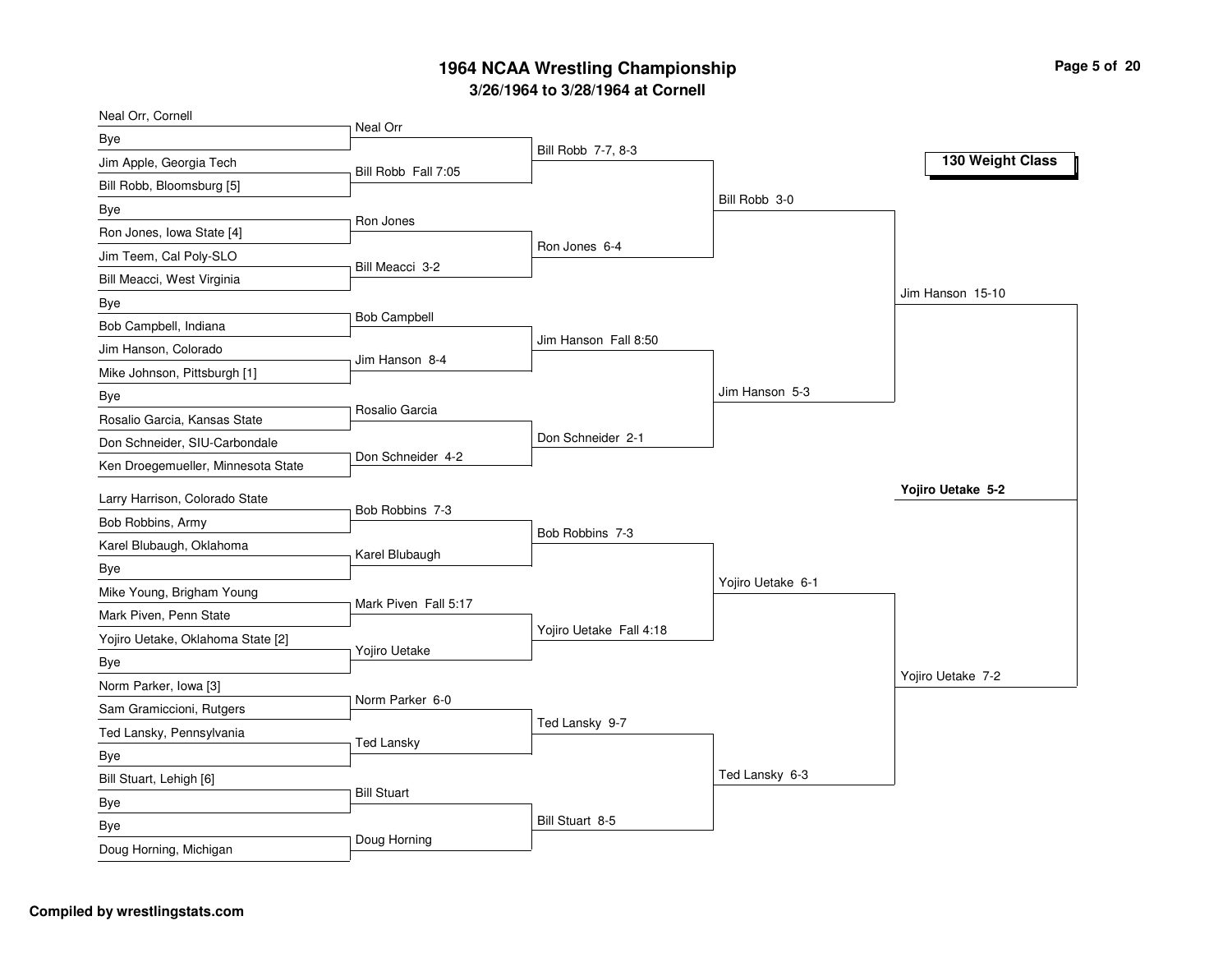# **3/26/1964 to 3/28/1964 at Cornell 1964 NCAA Wrestling Championship Page <sup>6</sup> of <sup>20</sup>**

**130 Consolation Bracket** Schneider, SIU-Carbondale Robbins, Army Campbell Med FFT Piven Campbell Med FFT Piven 4-1 Robb, Bloomsburg Lansky, Pennsylvania Robb 5-3 Piven 3-2 Johnson, Pittsburgh Campbell, Indiana Piven, Penn State Bye **Mark Piven, Penn State 3-0 Third Place: Ted Lansky, Pennsylvania 7-5 Fifth Place: Fourth Place: Bill Robb, Bloomsburg Sixth Place: Bob Campbell, Indiana**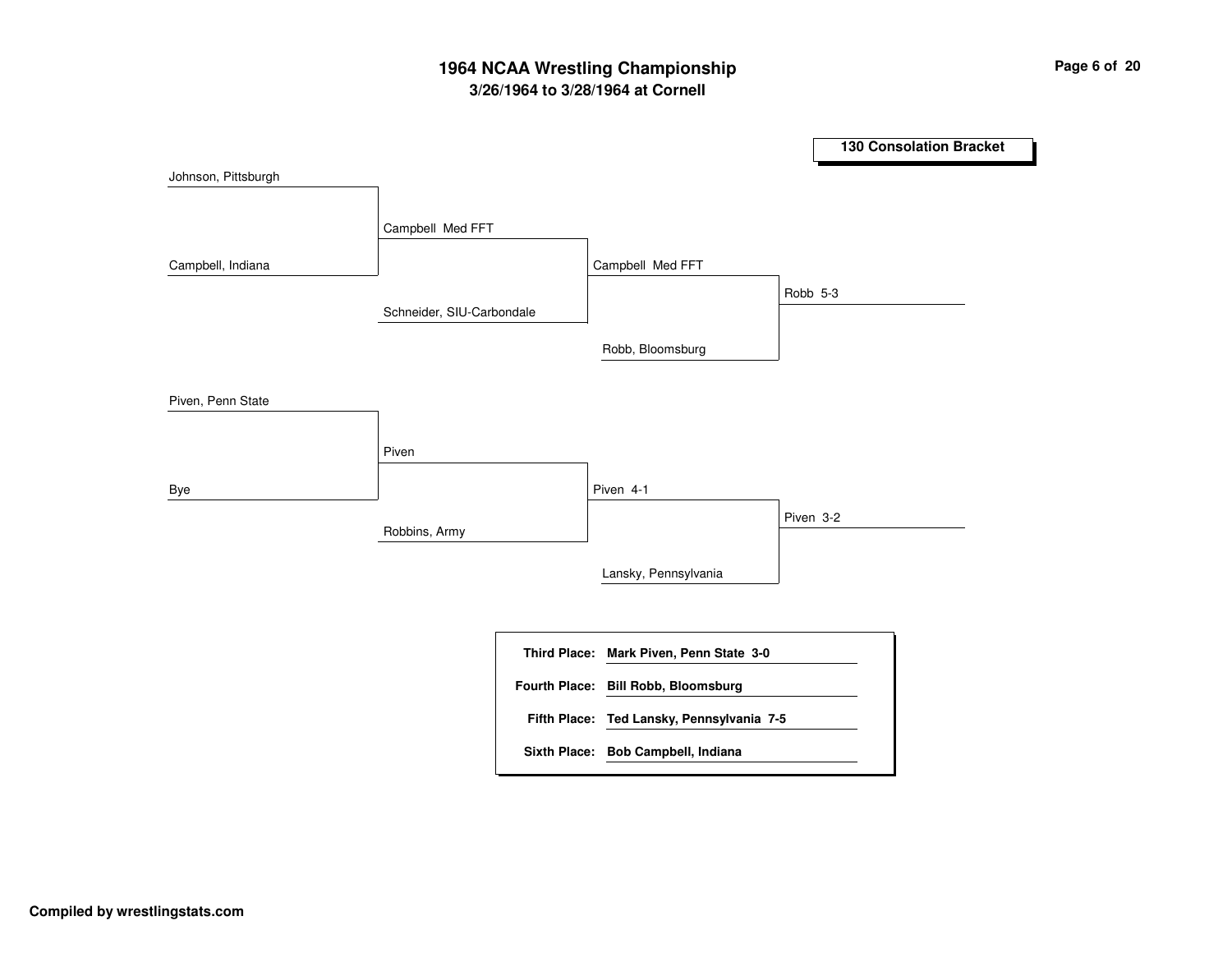| Gary Wilcox, Michigan               |                           |                         |                 |                  |
|-------------------------------------|---------------------------|-------------------------|-----------------|------------------|
| Bye                                 | Gary Wilcox               |                         |                 |                  |
| Bob Trautman, Northern Iowa         | Richard Scorese Fall 8:42 | Gary Wilcox 8-5         |                 | 137 Weight Class |
| Richard Scorese, Bloomsburg [5]     |                           |                         |                 |                  |
| Bye                                 |                           |                         | Gary Wilcox 7-6 |                  |
| Wayne Hicks, Navy [4]               | Wayne Hicks               |                         |                 |                  |
| John Perry, Adams State             |                           | John Thompson 13-11     |                 |                  |
| John Thompson, Kansas State         | John Thompson 7-5         |                         |                 |                  |
| Bye                                 |                           |                         |                 | Gary Wilcox 2-1  |
| Ralph Gonshorowski, Moorhead State  | Ralph Gonshorowski        |                         |                 |                  |
| Bob Buzzard, Iowa State [1]         | Bob Buzzard 5-1           | Bob Buzzard 7-3         |                 |                  |
| Alan Siegel, California-Berkeley    |                           |                         |                 |                  |
| Jerry Torrance, Northwestern        |                           |                         | Bob Buzzard 5-1 |                  |
| Tony Russo, Arizona State           | Tony Russo 4-3            |                         |                 |                  |
| John Holder, Duke                   |                           | Mark Scureman Fall 7:41 |                 |                  |
| Mark Scureman, Army                 | Mark Scureman 5-2         |                         |                 |                  |
| Mike Sager, Oklahoma                |                           |                         |                 | Mike Sager 13-5  |
| Dan Fix, Colorado Mines             | Mike Sager 6-4            |                         |                 |                  |
| Tom Jones, Cornell                  | Tom Jones                 | Mike Sager 5-3          |                 |                  |
| Bye                                 |                           |                         |                 |                  |
| Roy Wilbanks, Colorado State        |                           |                         | Mike Sager 4-3  |                  |
| Bye                                 | Roy Wilbanks              |                         |                 |                  |
| Steve Erber, Penn State             |                           | Steve Erber 8-6         |                 |                  |
| Bye                                 | <b>Steve Erber</b>        |                         |                 |                  |
| Dan Gray, Toledo                    |                           |                         |                 | Mike Sager 6-5   |
| Jim Rogers, Oklahoma State [3]      | Jim Rogers 6-6, 3-0       |                         |                 |                  |
| Jim Murrin, Syracuse                | Jim Murrin                | Jim Rogers 4-3          |                 |                  |
| Bye                                 |                           |                         |                 |                  |
| Frank O'Korn, Pittsburgh            |                           |                         | Jim Rogers 8-3  |                  |
| Doug Rickard, Northern Colorado [6] | Frank O'Korn 0-0, 1-1 RD  |                         |                 |                  |
| Bye                                 |                           | Frank O'Korn 10-8       |                 |                  |
| Pete Parlett, West Chester          | Pete Parlett              |                         |                 |                  |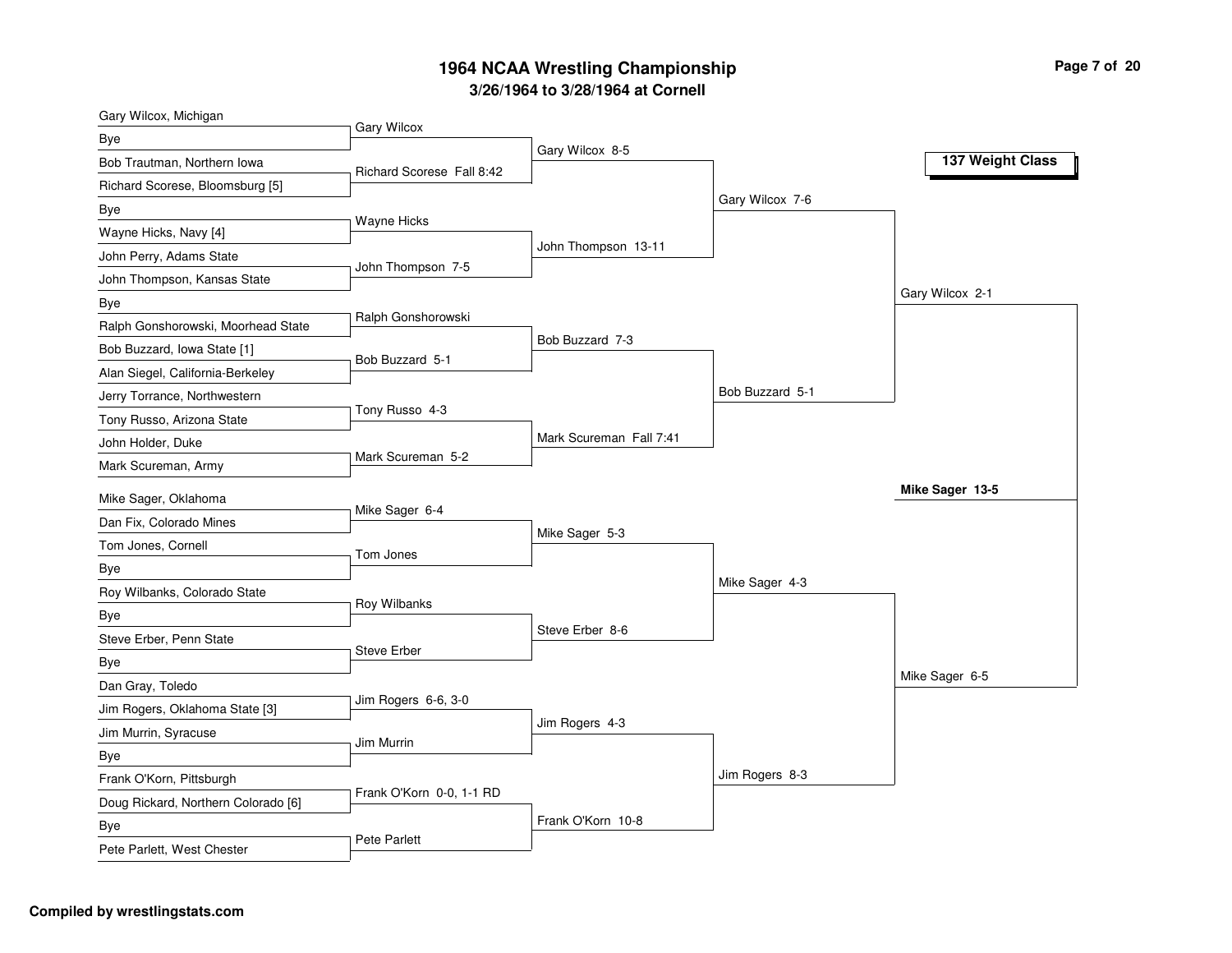# **3/26/1964 to 3/28/1964 at Cornell 1964 NCAA Wrestling Championship Page <sup>8</sup> of <sup>20</sup>**

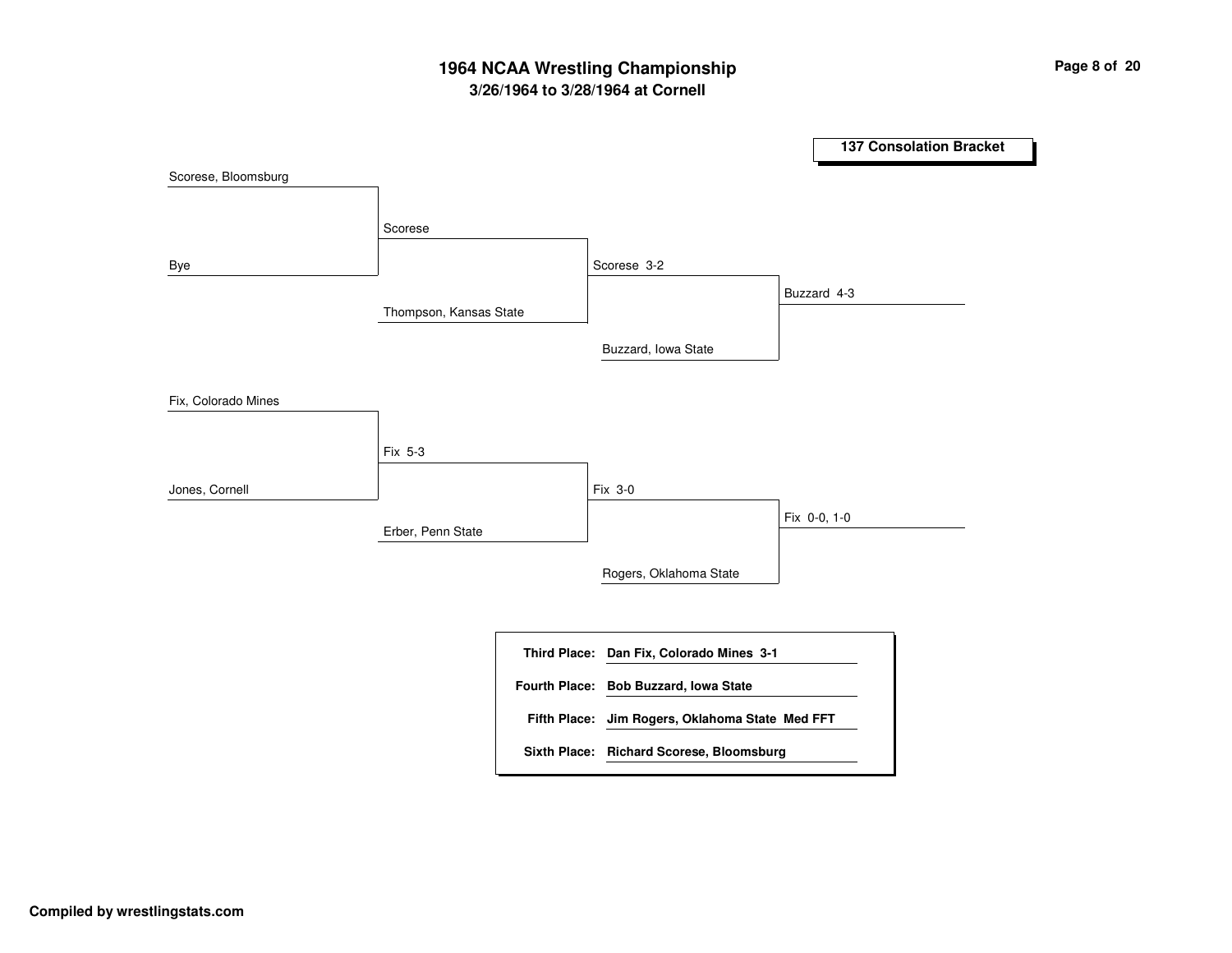| Rich Hickman, Colorado Mines      | Rich Hickman            |                       |                        |                        |
|-----------------------------------|-------------------------|-----------------------|------------------------|------------------------|
| <b>Bye</b>                        |                         | Lee Deitrick 4-1      |                        |                        |
| Lee Deitrick, Michigan [4]        | Lee Deitrick 7-3        |                       |                        | 147 Weight Class       |
| Gary Frank, Wyoming               |                         |                       |                        |                        |
| Nash Tillman, Adams State         |                         |                       | Veryl Long 2-0         |                        |
| Dino Boni, Pittsburgh             | Nash Tillman 5-3        |                       |                        |                        |
| Elmer Beale, Wisconsin            |                         | Veryl Long 4-0        |                        |                        |
| Veryl Long, Iowa State [5]        | Veryl Long 5-3          |                       |                        |                        |
| George Edwards, Penn State        |                         |                       |                        | Mike Reding 6-2        |
| John Cerra, Springfield           | George Edwards 5-4      |                       |                        |                        |
| Lee Rosenberg, Oregon State       | Lee Rosenberg Fall 5:15 | George Edwards 5-3    |                        |                        |
| John Daniels, Harvard             |                         |                       |                        |                        |
| Mike Reding, Oklahoma State [1]   |                         |                       | Mike Reding 4-3        |                        |
| Charles Warren, Oregon            | Mike Reding DFT         |                       |                        |                        |
| Al Lilley, Temple                 |                         | Mike Reding 7-4       |                        |                        |
| Roy Hagerty, North Carolina       | Al Lilley Fall 6:55     |                       |                        |                        |
| Buzz Hays, Arizona State          |                         |                       |                        | Jerry Stanley 1-1, 4-2 |
| Ed Taylor, Bloomsburg             | Buzz Hays Fall 1:48     |                       |                        |                        |
| John Schael, Miami Ohio           | Carl Capra 2-0          | Buzz Hays 4-1         |                        |                        |
| Carl Capra, Cornell               |                         |                       |                        |                        |
| Doug Koch, Lehigh [2]             |                         |                       | Doug Koch 5-4          |                        |
| Jim Jiolo, West Virginia          | Doug Koch 3-2           |                       |                        |                        |
| Don Matson, UCLA                  |                         | Doug Koch 1-1, 1-1 RD |                        |                        |
| Clayton Beattie, Illinois         | Clayton Beattie 4-1     |                       |                        |                        |
| Orlando lacovelli, Ithaca         |                         |                       |                        | Jerry Stanley 6-2      |
| Dave Ziegler, Colorado            | Dave Ziegler 8-7        |                       |                        |                        |
| Joe Greenlee, Iowa                |                         | Jerry Stanley 5-1     |                        |                        |
| Jerry Stanley, Oklahoma [6]       | Jerry Stanley 3-2       |                       |                        |                        |
| Leland Gross, Minnesota           |                         |                       | Jerry Stanley 6-6, 7-2 |                        |
| Henry Starnes, Auburn             | Leland Gross 7-0        |                       |                        |                        |
| Bye                               |                         | Jim Crider 5-2        |                        |                        |
| Jim Crider, Northern Colorado [3] | Jim Crider              |                       |                        |                        |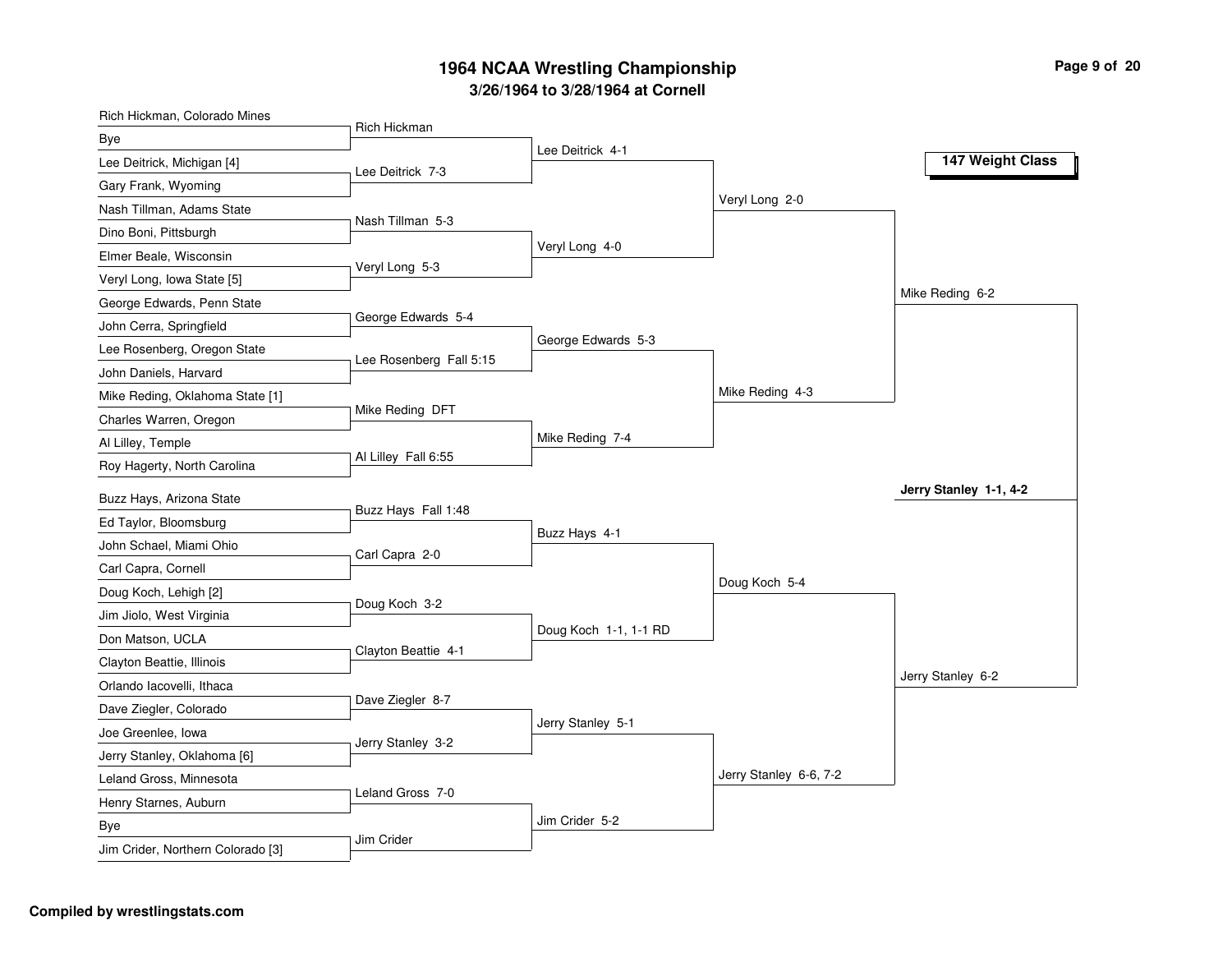# **3/26/1964 to 3/28/1964 at Cornell 1964 NCAA Wrestling Championship Page <sup>10</sup> of <sup>20</sup>**

**147 Consolation Bracket** Edwards, Penn State Crider, Northern Colorado Lilley Med FFT Ziegler 6-4 Edwards 5-3Crider 10-6Long, Iowa State Koch, Lehigh Long 2-0 Koch 8-0 Warren, Oregon Lilley, Temple Greenlee, Iowa Ziegler, Colorado **Doug Koch, Lehigh 3-0 Third Place: George Edwards, Penn State Med FFT Fifth Place: Fourth Place: Veryl Long, Iowa State Sixth Place: Jim Crider, Northern Colorado**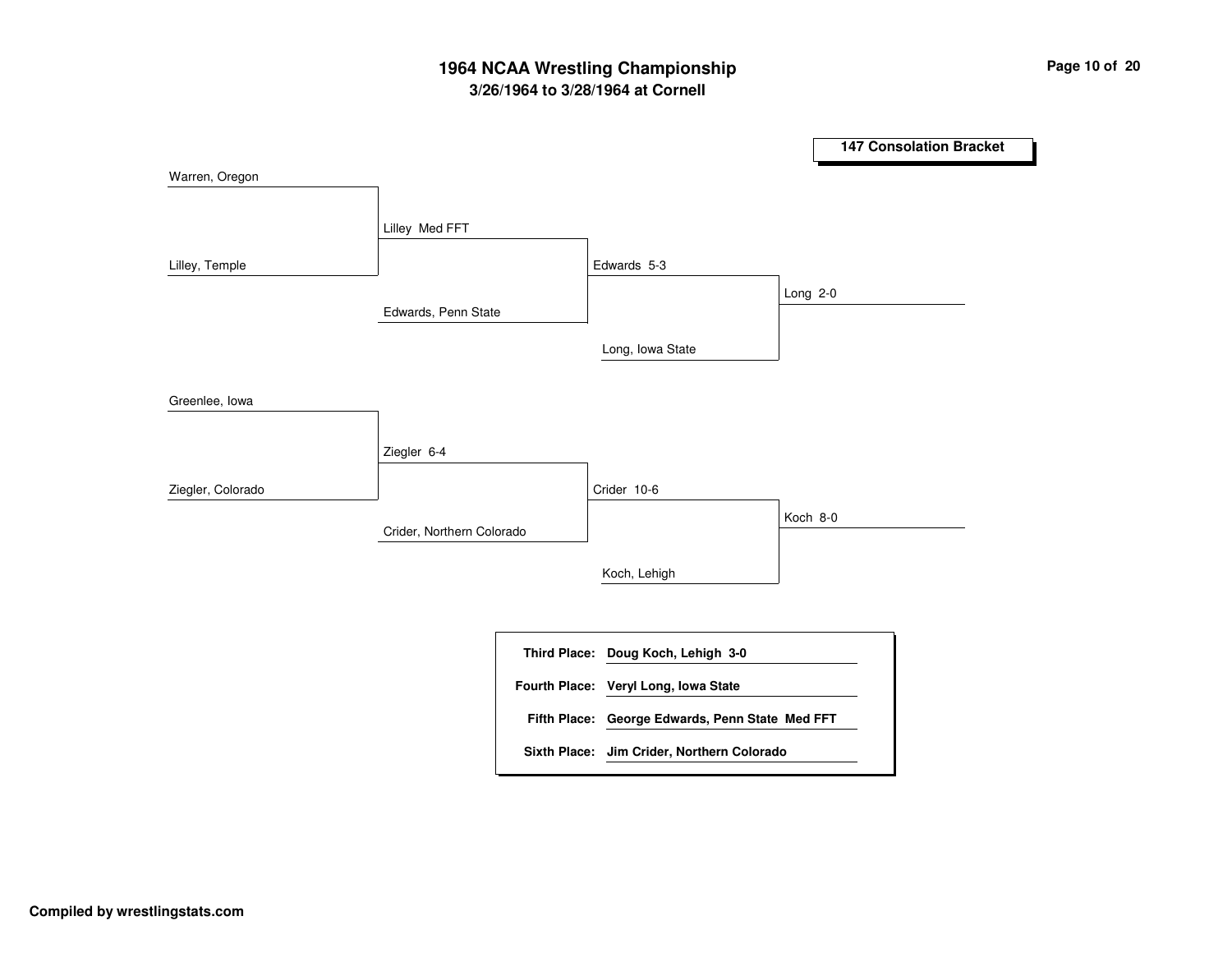| Roy Brewer, Oklahoma State          |                          |                    |                    |                    |
|-------------------------------------|--------------------------|--------------------|--------------------|--------------------|
| Bob Kopnisky, Maryland [5]          | Bob Kopnisky 3-1         |                    |                    |                    |
| Dale Winter, Springfield            | Alan Frude 5-0           | Bob Kopnisky 5-1   |                    | 157 Weight Class   |
| Alan Frude, Wyoming                 |                          |                    |                    |                    |
| Dick Slutzky, Syracuse [4]          |                          |                    | Dick Slutzky 5-0   |                    |
| Don Bennett, Indiana                | Dick Slutzky 12-5        |                    |                    |                    |
| Jack Ford, Colorado                 | Jack Ford 6-3            | Dick Slutzky 4-0   |                    |                    |
| Buford Wiley, Navy                  |                          |                    |                    |                    |
| Bill Lam, Oklahoma                  |                          |                    |                    | Dick Slutzky 7-5   |
| Ron Johnson, Washington             | Bill Lam 7-3             |                    |                    |                    |
| Steve Martin, Wisconsin             | John Owen Fall 5:45      | Bill Lam 13-7      |                    |                    |
| John Owen, Bloomsburg               |                          |                    |                    |                    |
| Jack Flasche, Northern Colorado [1] |                          |                    | Bill Lam 4-3       |                    |
| Paul Sammis, Miami Ohio             | Jack Flasche 5-1         |                    |                    |                    |
| Richard Duffy, C.W. Post            |                          | Jack Flasche 7-3   |                    |                    |
| Joe Domko, Illinois                 | Richard Duffy Fall 4:21  |                    |                    |                    |
| Stu Marshall, Northwestern          |                          |                    |                    | Gordon Hassman 9-7 |
| John Welch, Rutgers                 | John Welch 7-3           |                    |                    |                    |
| Jim Monroe, Northern Iowa           |                          | Jim Monroe 6-3     |                    |                    |
| Bob Mitchell, Oregon                | Jim Monroe 3-2           |                    |                    |                    |
| Gordon Hassman, Iowa State [2]      |                          |                    | Gordon Hassman 5-0 |                    |
| Harley Ferguson, Lehigh             | Gordon Hassman Fall 5:10 |                    |                    |                    |
| Dennis Palmer, Bowling Green        |                          | Gordon Hassman 4-3 |                    |                    |
| Wayne Miller, Michigan              | Wayne Miller 6-2         |                    |                    |                    |
| Roger Sanders, West Chester [6]     |                          |                    |                    | Gordon Hassman 7-2 |
| Geoff Stephens, Cornell             | Geoff Stephens 5-4       |                    |                    |                    |
| Marty Lyman, New Mexico             |                          | Geoff Stephens 8-4 |                    |                    |
| Brian Small, Colgate                | Marty Lyman Fall 1:40    |                    |                    |                    |
| Frank Eisenhower, Lock Haven        |                          |                    | Geoff Stephens 8-3 |                    |
| Rahim Javanmard, UCLA [3]           | Rahim Javanmard 5-2      |                    |                    |                    |
| Bye                                 |                          | Tom Baily 6-2      |                    |                    |
| Tom Baily, Pittsburgh               | Tom Baily                |                    |                    |                    |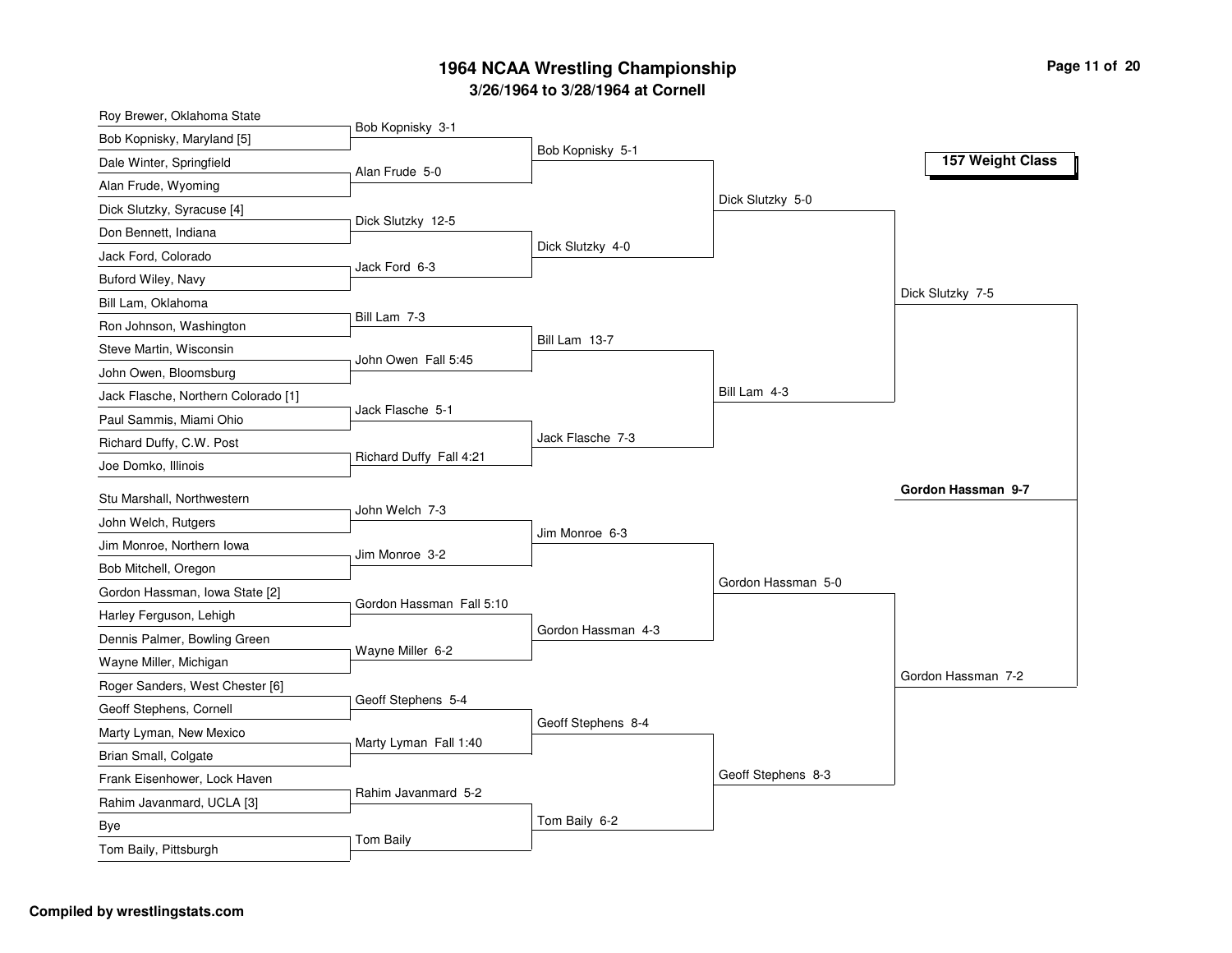# **3/26/1964 to 3/28/1964 at Cornell 1964 NCAA Wrestling Championship Page <sup>12</sup> of <sup>20</sup>**

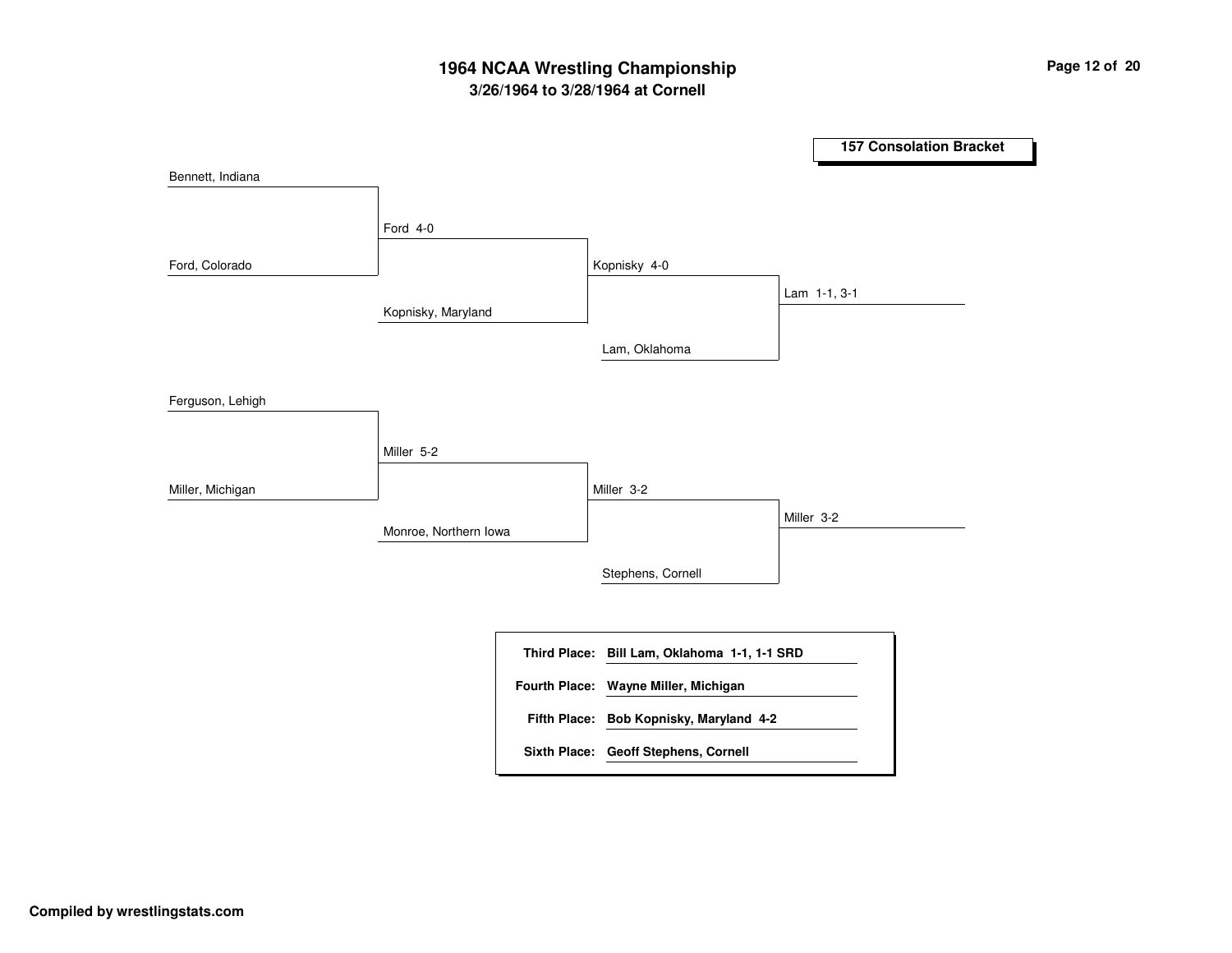| Ron Jacobson, New Mexico             | Ron Jacobson           |                    |                             |                   |
|--------------------------------------|------------------------|--------------------|-----------------------------|-------------------|
| Bye                                  |                        | Marty Strayer 5-2  |                             |                   |
| Marty Strayer, Penn State [4]        | Marty Strayer 6-3      |                    |                             | 167 Weight Class  |
| John Klein, Minnesota                |                        |                    |                             |                   |
| Len Kauffman, Oregon State [5]       | Len Kauffman Fall 2:20 |                    | Len Kauffman Fall 7:54      |                   |
| Lew Roberts, Syracuse                |                        |                    |                             |                   |
| Dave Schreiber, Luther               | Dave Schreiber 4-2     | Len Kauffman 6-1   |                             |                   |
| Bob Arvin, Army                      |                        |                    |                             |                   |
| Bye                                  |                        |                    |                             | Don Millard 9-6   |
| Dave Carey, Navy                     | Dave Carey             |                    |                             |                   |
| Mike Williams, MIT                   | Don Millard 7-0        | Don Millard 3-2    |                             |                   |
| Don Millard, SIU-Carbondale          |                        |                    |                             |                   |
| Cary Stewart, Virginia               |                        |                    | Don Millard Fall 7:05       |                   |
| Lee Hall, Pittsburgh                 | Lee Hall 7-2           |                    |                             |                   |
| Tom Peckham, Iowa State [1]          |                        | Tom Peckham 3-1    |                             |                   |
| Darrell Dillworth, Northern Colorado | Tom Peckham 5-0        |                    |                             |                   |
| Chuck Ronyetz, Ohio University       |                        |                    |                             | Don Millard 7-2   |
| Fran Ferraro, Cornell                | Chuck Ronyetz 6-4      |                    |                             |                   |
| John Jeffrey, Illinois               |                        | Terry Isaacson 9-2 |                             |                   |
| Terry Isaacson, Air Force [2]        | Terry Isaacson 3-2     |                    |                             |                   |
| Dave Steiler, Temple                 |                        |                    | Terry Isaacson 2-2, 1-1 SRD |                   |
| Gary Scrivens, UCLA                  | Gary Scrivens 7-4      |                    |                             |                   |
| Eric Nichols, Davidson               |                        | Gary Scrivens 13-0 |                             |                   |
| Bye                                  | <b>Eric Nichols</b>    |                    |                             |                   |
| Mel Wieland, Iowa [3]                |                        |                    |                             | Bob Zweiacher 4-1 |
| Leo Derock, Colorado                 | Mel Wieland 4-0        |                    |                             |                   |
| Tim Geiger, Maryland                 |                        | Tim Geiger 6-5     |                             |                   |
| Frank Mosier, Moorhead State         | Tim Geiger 4-3         |                    |                             |                   |
| Will Elting, Yale                    |                        |                    | Bob Zweiacher 6-5           |                   |
| Tom Vargo, Bloomsburg                | Will Elting 10-8       |                    |                             |                   |
| Bye                                  |                        | Bob Zweiacher 6-4  |                             |                   |
| Bob Zweiacher, Oklahoma State [6]    | <b>Bob Zweiacher</b>   |                    |                             |                   |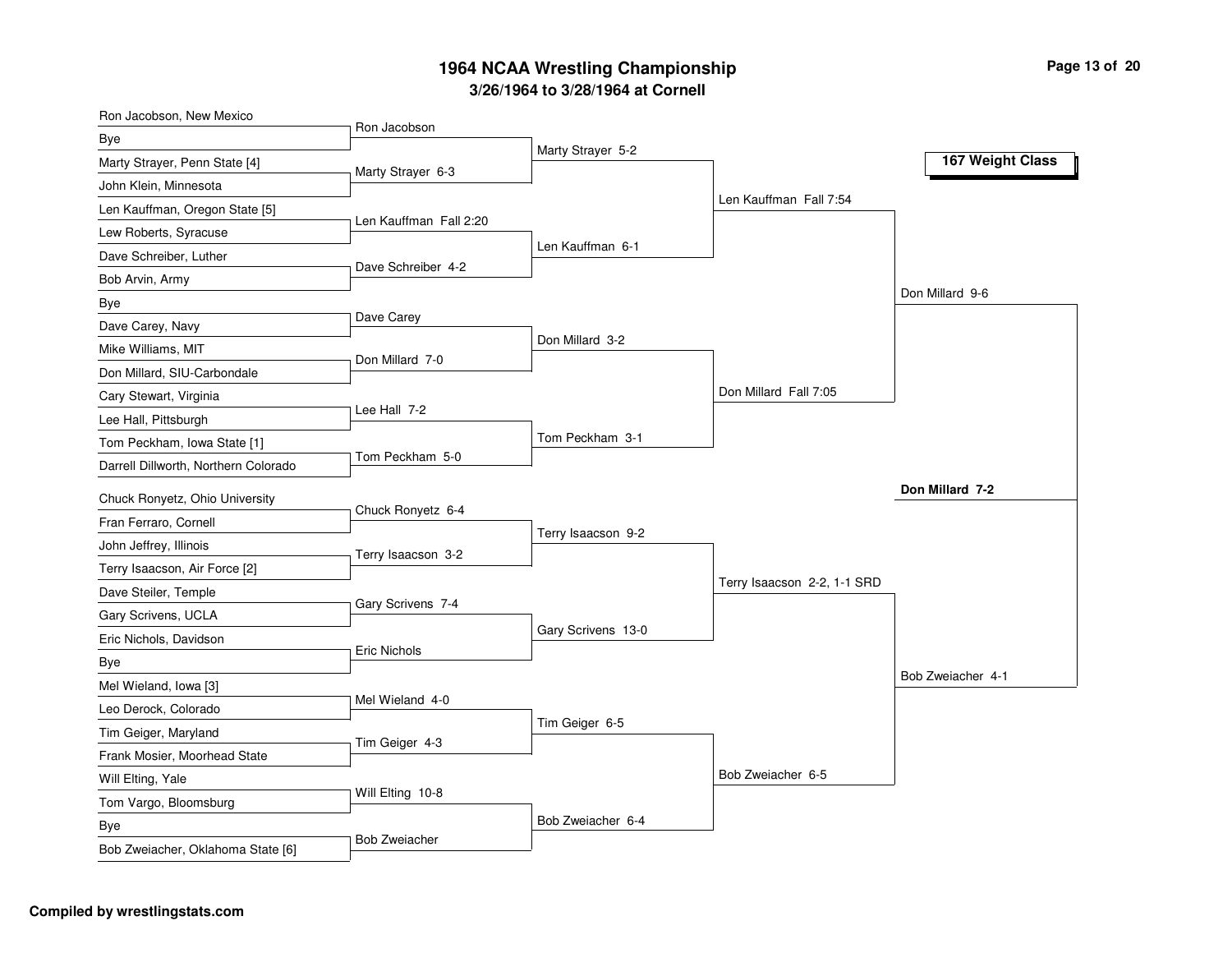# **3/26/1964 to 3/28/1964 at Cornell 1964 NCAA Wrestling Championship Page <sup>14</sup> of <sup>20</sup>**

**167 Consolation Bracket** Peckham, Iowa State Geiger, Maryland Carey 5-0 Elting Peckham 3-0 Geiger 5-2 Kauffman, Oregon State Isaacson, Air Force Kauffman Fall 2:22 Geiger 4-3 Williams, MIT Carey, Navy Elting, Yale Bye **Len Kauffman, Oregon State Fall 5:36 Third Place: Tom Peckham, Iowa State 2-1 Fifth Place: Fourth Place: Tim Geiger, Maryland Sixth Place: Terry Isaacson, Air Force**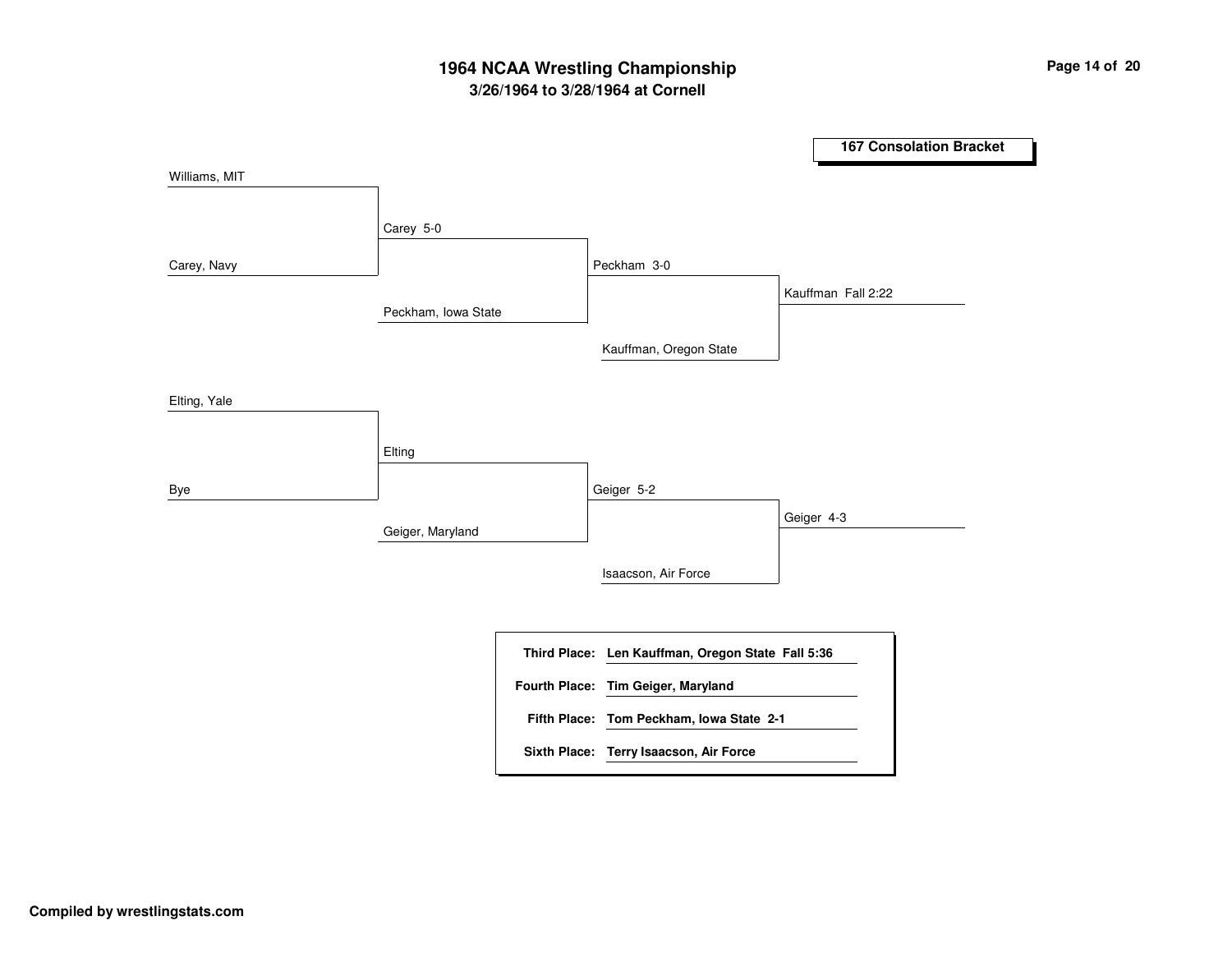| Ken Barr, Pittsburgh [5]        | Ken Barr             |                         |                               |                  |
|---------------------------------|----------------------|-------------------------|-------------------------------|------------------|
| Bye                             |                      | Ken Barr 4-2            |                               |                  |
| Bye                             | <b>Dick Ernst</b>    |                         |                               | 177 Weight Class |
| Dick Ernst, Northwestern        |                      |                         |                               |                  |
| Bye                             |                      |                         | Marshall Dauberman 0-0, 1-1 R |                  |
| Marshall Dauberman, Maryland    | Marshall Dauberman   |                         |                               |                  |
| Richard Isel, Indiana [4]       | Richard Isel 3-1     | Marshall Dauberman 5-4  |                               |                  |
| Mike Wittenberg, Cornell        |                      |                         |                               |                  |
| Bye                             |                      |                         |                               | Dean Lahr 12-1   |
| Dean Lahr, Colorado [1]         | Dean Lahr            |                         |                               |                  |
| Bruce Alexander, Toledo         |                      | Dean Lahr 8-1           |                               |                  |
| Art Oraschin, Lycoming          | Art Oraschin 3-2     |                         |                               |                  |
| Bye                             |                      |                         | Dean Lahr Fall 7:32           |                  |
| Bob Hannah, Yale                | Bob Hannah           |                         |                               |                  |
| Brekke Johnson, Wisconsin       |                      | Bob Hannah DFT          |                               |                  |
| Bob Shearer, Kent State         | Brekke Johnson 7-2   |                         |                               |                  |
| Jim Grover, Iowa State          |                      |                         |                               | Dean Lahr 8-4    |
| Emerson Bales, Michigan State   | Jim Grover 9-8       |                         |                               |                  |
| George Reid, Purdue             | George Reid          | George Reid 4-3         |                               |                  |
| Bye                             |                      |                         |                               |                  |
| Gerry Franzen, Navy [2]         |                      |                         | Gerry Franzen 5-1             |                  |
| <b>Bye</b>                      | Gerry Franzen        |                         |                               |                  |
| Bob Ramstad, Minnesota          |                      | Gerry Franzen Fall 5:09 |                               |                  |
| Bye                             | <b>Bob Ramstad</b>   |                         |                               |                  |
| Roy Sisler, West Virginia       |                      |                         |                               | Bill Harlow 5-2  |
| Joe Arcure, Michigan            | Roy Sisler Fall 7:48 |                         |                               |                  |
| Bill Harlow, Oklahoma State [3] |                      | Bill Harlow Fall 0:56   |                               |                  |
| Bye                             | <b>Bill Harlow</b>   |                         |                               |                  |
| Joe Cerra, Springfield          |                      |                         | Bill Harlow 6-2               |                  |
| Bye                             | Joe Cerra            |                         |                               |                  |
| Jerry Swope, Lock Haven [6]     |                      | Jerry Swope 8-3         |                               |                  |
| Bye                             | Jerry Swope          |                         |                               |                  |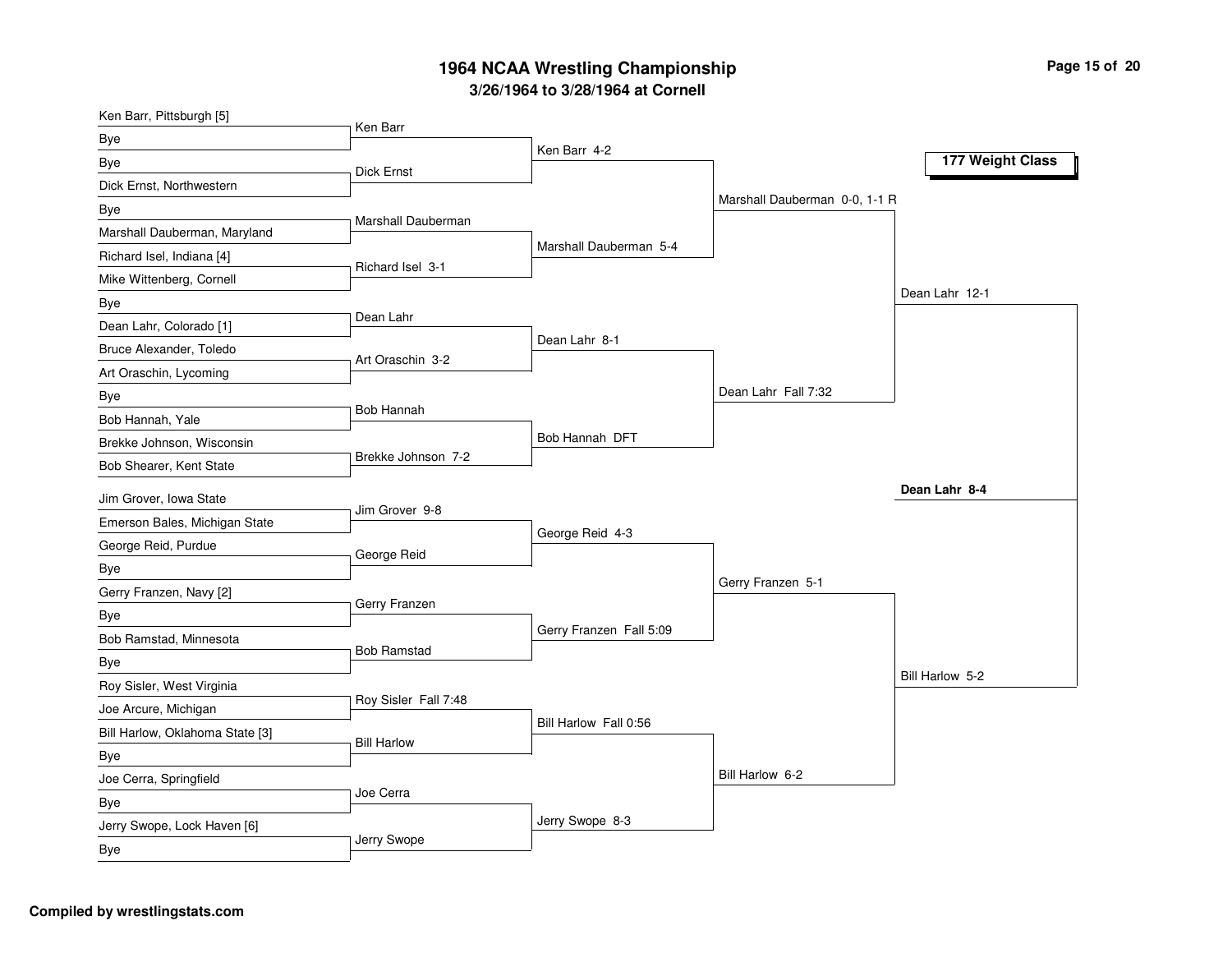# **3/26/1964 to 3/28/1964 at Cornell 1964 NCAA Wrestling Championship Page <sup>16</sup> of <sup>20</sup>**

**177 Consolation Bracket** Hannah, Yale Swope, Lock Haven OraschinSisler Hannah 3-2 Swope Fall 3:30 Dauberman, Maryland Franzen, Navy Dauberman 2-2, 2-1 Swope 6-5 Oraschin, Lycoming Bye Sisler, West Virginia Bye **Jerry Swope, Lock Haven 3-2 Third Place: Gerry Franzen, Navy 11-2 Fifth Place: Fourth Place: Marshall Dauberman, Maryland Sixth Place: Bob Hannah, Yale**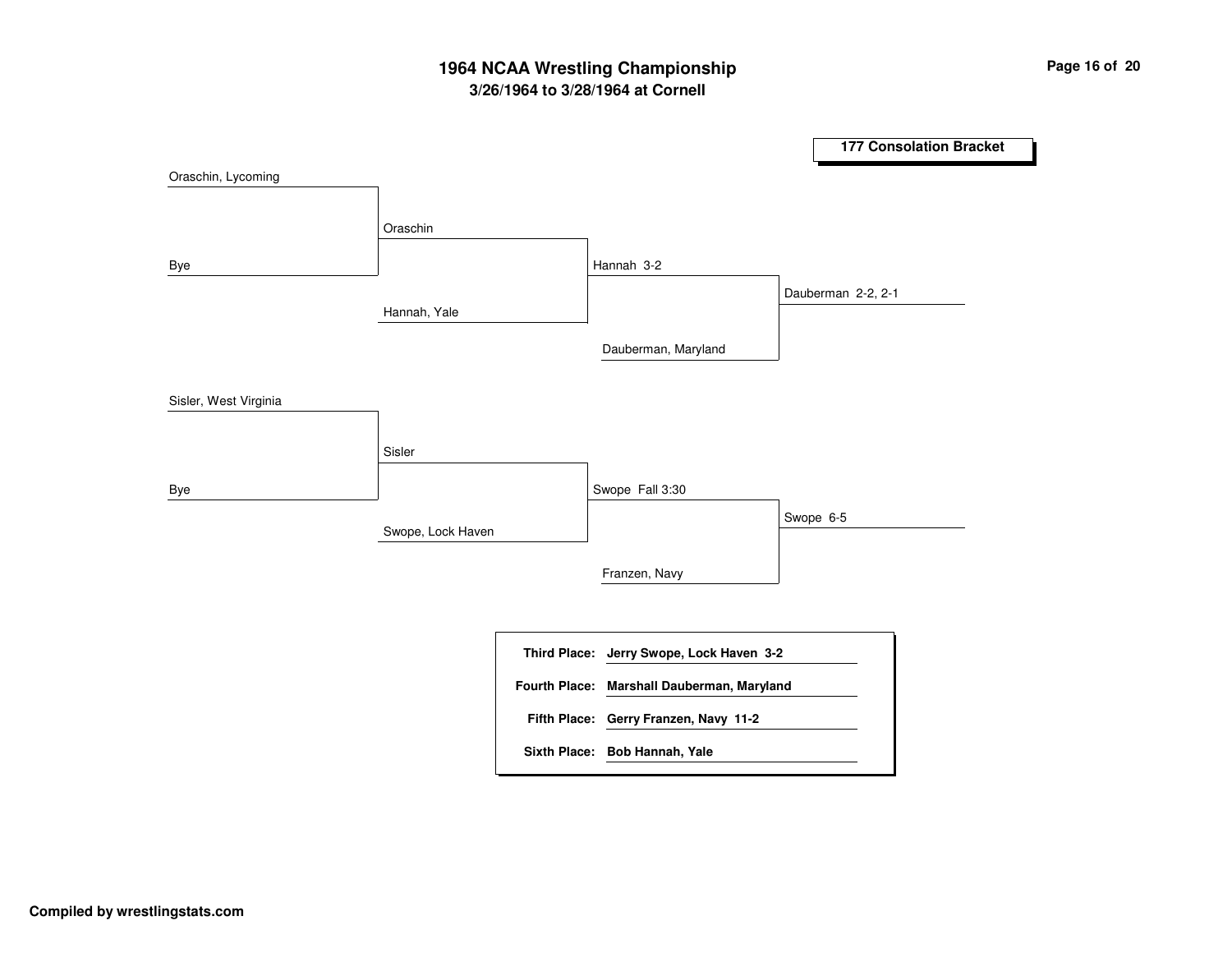| Bob Keeney, Oregon                |                        |                        |                        |                        |
|-----------------------------------|------------------------|------------------------|------------------------|------------------------|
| Bye                               | <b>Bob Keeney</b>      | Ron Paar 8-4           |                        |                        |
| Bill Beck, Pittsburgh             | Ron Paar Fall 5:27     |                        |                        | 191 Weight Class       |
| Ron Paar, Wisconsin [4]           |                        |                        |                        |                        |
| Bye                               | <b>Bill Hunt</b>       |                        | Ron Paar Fall 8:45     |                        |
| Bill Hunt, Purdue                 |                        |                        |                        |                        |
| Blasé Iuliano, Ithaca             |                        | Blasé Iuliano 8-5      |                        |                        |
| Ken Hines, Colorado State [5]     | Blasé Iuliano 3-3, 3-2 |                        |                        |                        |
| Bye                               |                        |                        |                        | Harry Houska Fall 1:24 |
| Sven Holm, Oklahoma               | Sven Holm              |                        |                        |                        |
| Fred Johnson, Augustana Illinois  | Bob Buchwald 3-1       | Sven Holm 6-4          |                        |                        |
| Bob Buchwald, Cornell             |                        |                        |                        |                        |
| Bye                               |                        |                        | Harry Houska Fall 1:02 |                        |
| Tom Abraham, Army                 | Tom Abraham            |                        |                        |                        |
| Harry Houska, Ohio University [1] |                        | Harry Houska Fall 4:59 |                        |                        |
| Ken Johnston, Colorado            | Harry Houska 5-0       |                        |                        |                        |
| Steve Speers, Temple              |                        |                        |                        | Harry Houska 6-3       |
| Dennis Bowman, West Liberty State | Steve Speers 8-5       |                        |                        |                        |
| Jim Lamberson, Northern Colorado  |                        | Steve Speers 4-2       |                        |                        |
| Bye                               | Jim Lamberson          |                        |                        |                        |
| Jeff Nichols, Colgate             |                        |                        | John Gladish 7-4       |                        |
| John Gladish, Lehigh [2]          | John Gladish 11-0      |                        |                        |                        |
| Paul Davis, Georgia               |                        | John Gladish Fall 6:59 |                        |                        |
| Bye                               | Paul Davis             |                        |                        |                        |
| Ron Geiser, Rutgers               |                        |                        |                        | Jack Brisco 5-1        |
| Jack Brisco, Oklahoma State [3]   | Jack Brisco Fall 8:28  |                        |                        |                        |
| Jim Maidlow, Michigan State       |                        | Jack Brisco Fall 8:03  |                        |                        |
| Bye                               | Jim Maidlow            |                        |                        |                        |
| Steve Shippos, Iowa State         |                        |                        | Jack Brisco 5-1        |                        |
| Bye                               | <b>Steve Shippos</b>   |                        |                        |                        |
| Bye                               |                        | Bob Spaly Fall 8:43    |                        |                        |
| Bob Spaly, Michigan [6]           | <b>Bob Spaly</b>       |                        |                        |                        |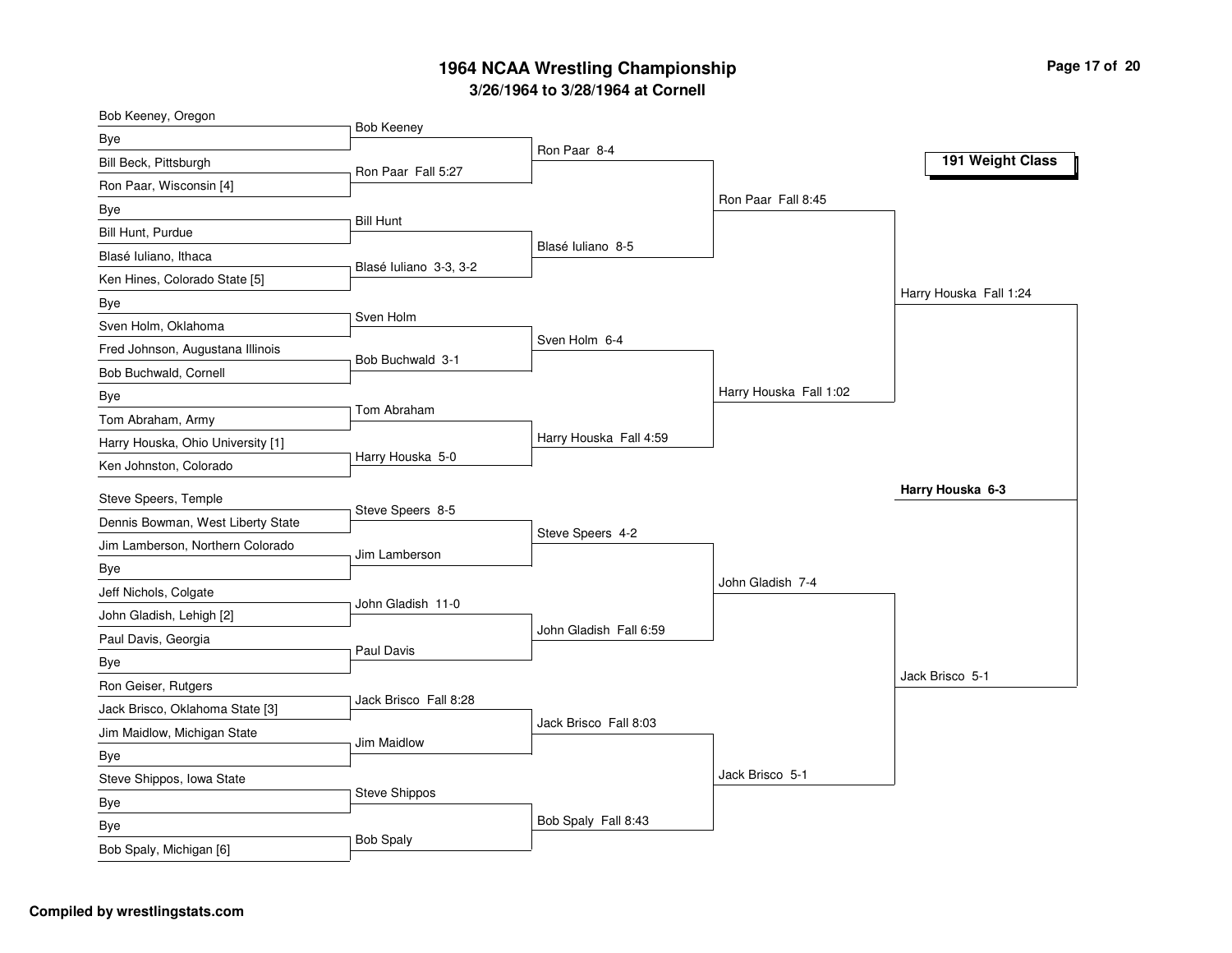# **3/26/1964 to 3/28/1964 at Cornell 1964 NCAA Wrestling Championship Page <sup>18</sup> of <sup>20</sup>**

**191 Consolation Bracket** Holm, Oklahoma Spaly, Michigan Johnston 2-0 Geiser 5-4 Holm Fall 2:50 Spaly 5-2 Paar, Wisconsin Gladish, Lehigh Holm 6-5 Spaly 3-2 Johnston, Colorado Abraham, Army Geiser, Rutgers Maidlow, Michigan State **Bob Spaly, Michigan 5-1 Third Place: Ron Paar, Wisconsin 8-1 Fifth Place: Fourth Place: Sven Holm, Oklahoma Sixth Place: John Gladish, Lehigh**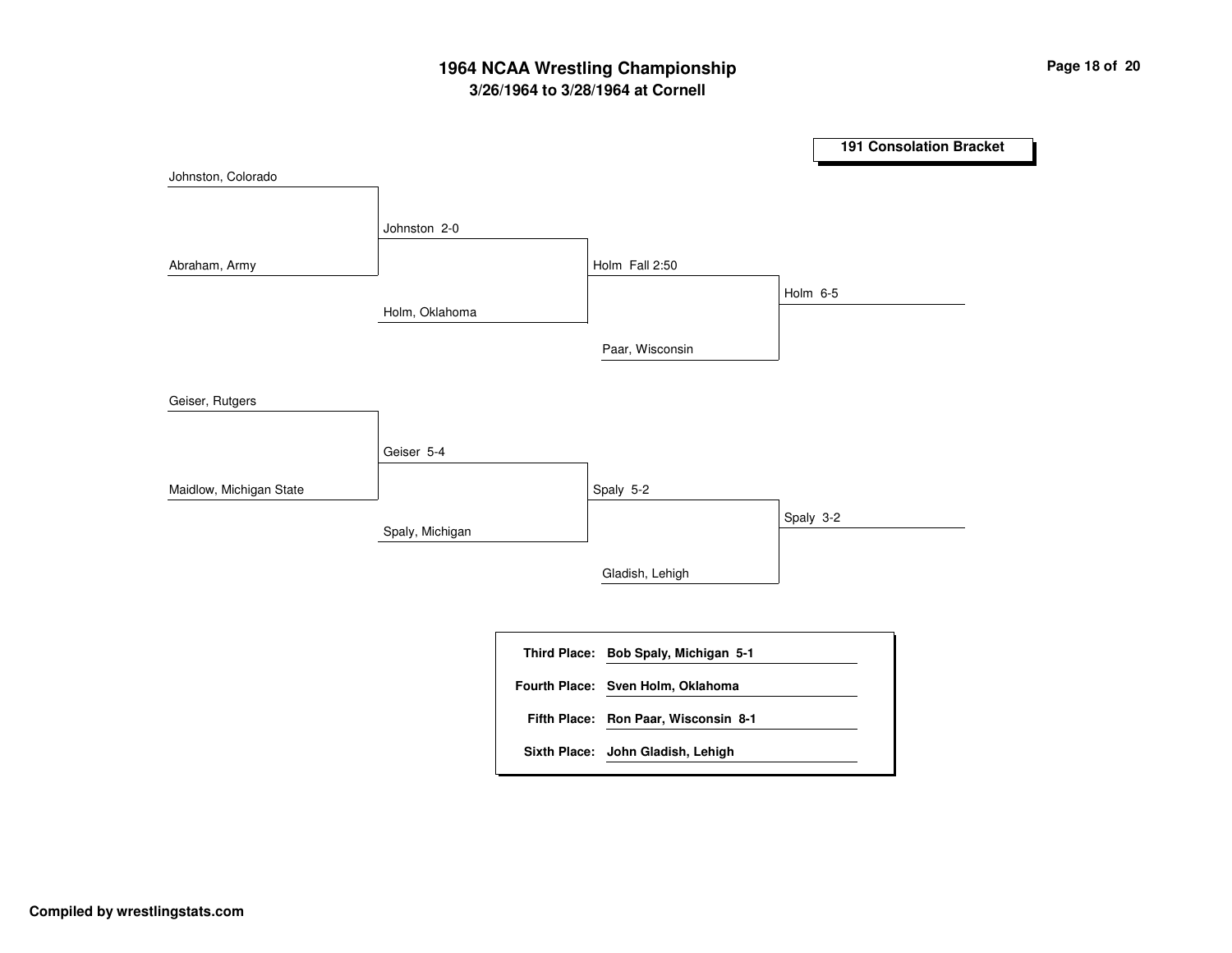| Homer McClure, Michigan State       | Homer McClure         |                            |                     |                         |
|-------------------------------------|-----------------------|----------------------------|---------------------|-------------------------|
| Bye                                 |                       | Merrell Solowin 3-1        |                     |                         |
| Bye                                 | Merrell Solowin       |                            |                     | <b>UNL Weight Class</b> |
| Merrell Solowin, Toledo [5]         |                       |                            |                     |                         |
| Bye                                 |                       |                            | Merrell Solowin 4-0 |                         |
| Jim Homan, Iowa State               | Jim Homan             |                            |                     |                         |
| Luke Sharpe, Duke                   | Luke Sharpe Fall 6:48 | Luke Sharpe Fall 4:57      |                     |                         |
| Roger Pillath, Wisconsin [4]        |                       |                            |                     |                         |
| Bye                                 |                       |                            |                     | Bob Billberg 4-3        |
| John Garamendi, California-Berkeley | John Garamendi        |                            |                     |                         |
| Bob Billberg, Moorhead State        | Bob Billberg 3-2      | Bob Billberg 7-2           |                     |                         |
| Richard Conaway, Indiana            |                       |                            |                     |                         |
| Bye                                 |                       |                            | Bob Billberg 2-1    |                         |
| Jim Nance, Syracuse [1]             | Jim Nance             |                            |                     |                         |
| Tom Emanuel, Tennessee              |                       | Jim Nance 2-0              |                     |                         |
| Dick Arrington, Notre Dame          | Dick Arrington 5-2    |                            |                     |                         |
| Bob Hopp, Purdue                    |                       |                            |                     | Joe James 4-2           |
| Larry Kristoff, SIU-Carbondale [2]  | Bob Hopp 7-4          |                            |                     |                         |
| Richard Redd, Colorado              | <b>Richard Redd</b>   | Bob Hopp 10-2              |                     |                         |
| Bye                                 |                       |                            |                     |                         |
| John Illengwarth, Lehigh            |                       |                            | Bob Hopp 5-4        |                         |
| Bye                                 | John Illengwarth      |                            |                     |                         |
| Charles Kuhler, RIT                 |                       | John Illengwarth Fall 5:28 |                     |                         |
| Bye                                 | <b>Charles Kuhler</b> |                            |                     |                         |
| Tim Stein, Miami Ohio               |                       |                            |                     | Joe James 5-4           |
| Joe James, Oklahoma State [3]       | Joe James 1-1, 1-1 RD |                            |                     |                         |
| Bruce Jacobsohn, Pennsylvania       |                       | Joe James 5-0              |                     |                         |
| Bye                                 | Bruce Jacobsohn       |                            |                     |                         |
| Ed Scharer, Rutgers [6]             |                       |                            | Joe James 9-5       |                         |
| Bye                                 | Ed Scharer            |                            |                     |                         |
| Bye                                 |                       | Ed Scharer Fall 6:41       |                     |                         |
| Roger Schilling, Iowa               | Roger Schilling       |                            |                     |                         |